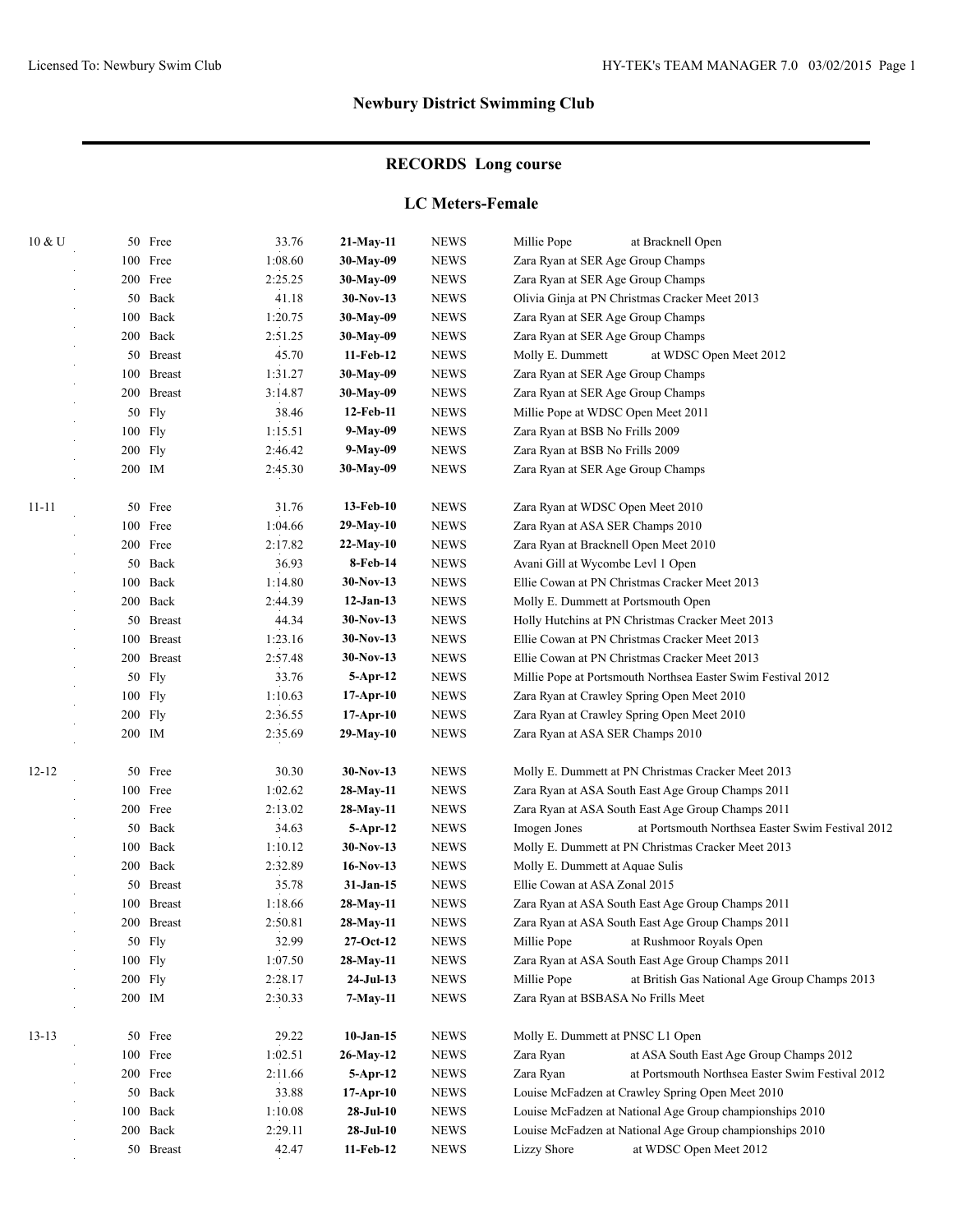# **RECORDS Long course**

| $13 - 13$ |     | 100 Breast        | 1:18.06            | 5-Apr-12                     | <b>NEWS</b>                |                                                                 | Zara Ryan at Portsmouth Northsea Easter Swim Festival 2012   |
|-----------|-----|-------------------|--------------------|------------------------------|----------------------------|-----------------------------------------------------------------|--------------------------------------------------------------|
|           |     | 200 Breast        | 2:50.32            | 3-Dec-11                     | <b>NEWS</b>                | Zara Ryan at SER Winter Champs                                  |                                                              |
|           |     | 50 Fly            | 35.08              | 12-Feb-11                    | <b>NEWS</b>                | Paige Pope at WDSC Open Meet 2011                               |                                                              |
|           |     | 100 Fly           | 1:05.98            | 26-May-12                    | <b>NEWS</b>                |                                                                 | Zara Ryan at ASA South East Age Group Champs 2012            |
|           |     | 200 Fly           | 2:26.27            | 11-Feb-12                    | <b>NEWS</b>                | Zara Ryan at WDSC Open Meet 2012                                |                                                              |
|           |     | 200 IM            | 2:28.38            | $5-Apr-12$                   | <b>NEWS</b>                |                                                                 | Zara Ryan at Portsmouth Northsea Easter Swim Festival 2012   |
| 14-14     |     | 50 Free           | 29.17              | $13-Apr-13$                  | <b>NEWS</b>                | Zara Ryan                                                       | at Spring Open Meet 2013                                     |
|           |     | 100 Free          | 1:02.89            | 25-May-13                    | <b>NEWS</b>                |                                                                 | Zara Ryan at ASA South East Regional Age Group Champs        |
|           |     | 200 Free          | 2:12.45            | 25-May-13                    | <b>NEWS</b>                |                                                                 | Zara Ryan at ASA South East Regional Age Group Champs        |
|           |     | 50 Back           | 32.44              | 3-Dec-11                     | <b>NEWS</b>                | Louise McFadzen                                                 | at SER Winter Champs                                         |
|           | 100 | Back              | 1:07.70            | 3-Dec-11                     | <b>NEWS</b>                | Louise McFadzen                                                 | at SER Winter Champs                                         |
|           |     | 200 Back          | 2:24.68            | $3-Dec-11$                   | <b>NEWS</b>                | Louise McFadzen at SER Winter Champs                            |                                                              |
|           |     | 50 Breast         | 41.13              | 30-Mar-13                    | <b>NEWS</b>                | Fiona Crane                                                     | at Rushmoor easter Open                                      |
|           |     | 100 Breast        | 1:17.92            | 25-May-13                    | <b>NEWS</b>                | Zara Ryan                                                       | at ASA South East Regional Age Group Champs                  |
|           |     | 200 Breast        | 2:47.02            | 25-May-13                    | <b>NEWS</b>                | Zara Ryan                                                       | at ASA South East Regional Age Group Champs                  |
|           | 50  | Fly               | 29.38              | 29-Mar-13                    | <b>NEWS</b>                | Zara Ryan                                                       | at Portsmouth Easter Festival                                |
|           |     | 100 Fly           | 1:04.13            | 25-May-13                    | <b>NEWS</b>                | Zara Ryan                                                       | at ASA South East Regional Age Group Champs                  |
|           |     | 200 Fly           | 2:21.75            | 25-May-13                    | <b>NEWS</b>                | Zara Ryan                                                       | at ASA South East Regional Age Group Champs                  |
|           |     | 200 IM            | 2:24.09            | $25-May-13$                  | <b>NEWS</b>                | Zara Ryan                                                       | at ASA South East Regional Age Group Champs                  |
| $15 - 15$ | 50  | Free              | 29.06              | 30-Nov-13                    | <b>NEWS</b>                |                                                                 | Zara Ryan at PN Christmas Cracker Meet 2013                  |
|           |     | 100 Free          | 1:02.54            | $15-Jun-12$                  | <b>NEWS</b>                | Louise McFadzen                                                 | at Cardiff International Open                                |
|           |     | 200 Free          | 2:13.60            | 5-May-12                     | <b>NEWS</b>                |                                                                 | Louise McFadzen at ASA South East Regional Youth Champs 2012 |
|           |     | 50 Back           | 32.15              | $17-Apr-14$                  | <b>NEWS</b>                | Lizzy Shore at Portsmouth Easter Meet                           |                                                              |
|           | 100 | Back              | 1:07.85            | $17-Jul-12$                  | <b>NEWS</b>                |                                                                 | Louise McFadzen at ASA National Youth Champs 2012            |
|           |     | 200 Back          | 2:24.40            | $17-Jul-12$                  | <b>NEWS</b>                | Louise McFadzen                                                 | at ASA National Youth Champs 2012                            |
|           |     | 50 Breast         | 43.20              | $17-Apr-14$                  | <b>NEWS</b>                |                                                                 | Lucy H. Wilkins at Portsmouth Easter Meet                    |
|           |     | 100 Breast        | 1:17.16            | $16-Nov-13$                  | <b>NEWS</b>                | Zara Ryan at Aquae Sulis                                        |                                                              |
|           |     | 200 Breast        | 2:46.98            | $3-May-14$                   | <b>NEWS</b>                |                                                                 | Zara Ryan at ASA South East Regional Youth Champs 2014       |
|           |     | 50 Fly            | 29.13              | $16-Nov-13$                  | <b>NEWS</b>                | Zara Ryan at Aquae Sulis                                        |                                                              |
|           |     |                   |                    |                              |                            |                                                                 |                                                              |
|           |     | 100 Fly           | 1:03.67            | $16-Nov-13$                  | <b>NEWS</b>                | Zara Ryan at Aquae Sulis                                        |                                                              |
|           |     | 200 Fly<br>200 IM | 2:21.63<br>2:24.58 | $25 - Jan-14$<br>$16-Nov-13$ | <b>NEWS</b><br><b>NEWS</b> | Zara Ryan at ASA Zonal Champs South<br>Zara Ryan at Aquae Sulis |                                                              |
| 16 & 0    | 50  | Free              | 29.45              | $4-May-13$                   | <b>NEWS</b>                | Louise McFadzen                                                 | at ASA South East Regional Youth Champs 2013                 |
|           |     |                   |                    |                              |                            |                                                                 | Rhona W. Austin at National Masters Champs 2013              |
|           |     | 100 Free          | 1:02.57            | 25-Oct-13                    | <b>NEWS</b>                |                                                                 |                                                              |
|           |     | 200 Free          | 2:12.06            | 29-Mar-13                    | <b>NEWS</b>                | Louise McFadzen                                                 | at Portsmouth Easter Festival                                |
|           |     | 50 Back           | 33.49              | 4-May-13                     | <b>NEWS</b>                |                                                                 | Louise McFadzen at ASA South East Regional Youth Champs 2013 |
|           |     | 100 Back          | 1:09.04            | $4$ -May-13                  | <b>NEWS</b>                |                                                                 | Louise McFadzen at ASA South East Regional Youth Champs 2013 |
|           |     | 200 Back          | 2:24.94            | 18-May-13                    | <b>NEWS</b>                |                                                                 | Louise McFadzen at Bracknell Open Meet                       |
|           |     | 50 Breast         | 38.38              | 30-Jul-11                    | <b>NEWS</b>                | Clare Wills                                                     | at RRSC Masters and Senior Age Group                         |
|           |     | 100 Breast        | 1:25.56            | 30-Jul-11                    | <b>NEWS</b>                | Clare Wills                                                     | at RRSC Masters and Senior Age Group                         |
|           |     | 200 Breast        | 3:59.99            | $1-Jan-01$                   |                            | Standard                                                        |                                                              |
|           |     | 50 Fly            | 29.55              | 5-Aug-14                     | <b>NEWS</b>                |                                                                 | Zara Ryan at ASA Nationals (Youth) 2014                      |
|           |     | 100 Fly           | 1:03.90            | 5-Aug-14                     | <b>NEWS</b>                | Zara Ryan at ASA Nationals (Youth) 2014                         |                                                              |
|           |     | 200 Fly           | 2:22.80            | 31-Jan-15                    | <b>NEWS</b>                | Zara Ryan at ASA Zonal 2015                                     |                                                              |
|           |     | 200 IM            | 2:24.80            | 5-Aug-14                     | <b>NEWS</b>                | Zara Ryan at ASA Nationals (Youth) 2014                         |                                                              |
| Open      |     | 400 Free          | 4:31.27            | $8-Jun-13$                   | <b>NEWS</b>                | Louise McFadzen                                                 | at Cardiff International Open                                |
|           |     | 800 Free          | 9:20.84            | 4-May-13                     | <b>NEWS</b>                | Louise McFadzen                                                 | at ASA South East Regional Youth Champs 2013                 |
|           |     | 1500 Free         | 19:06.27           | 27-Feb-10                    | <b>NEWS</b>                | Louise McFadzen                                                 | at BS&B County Champs 2010 (distance)                        |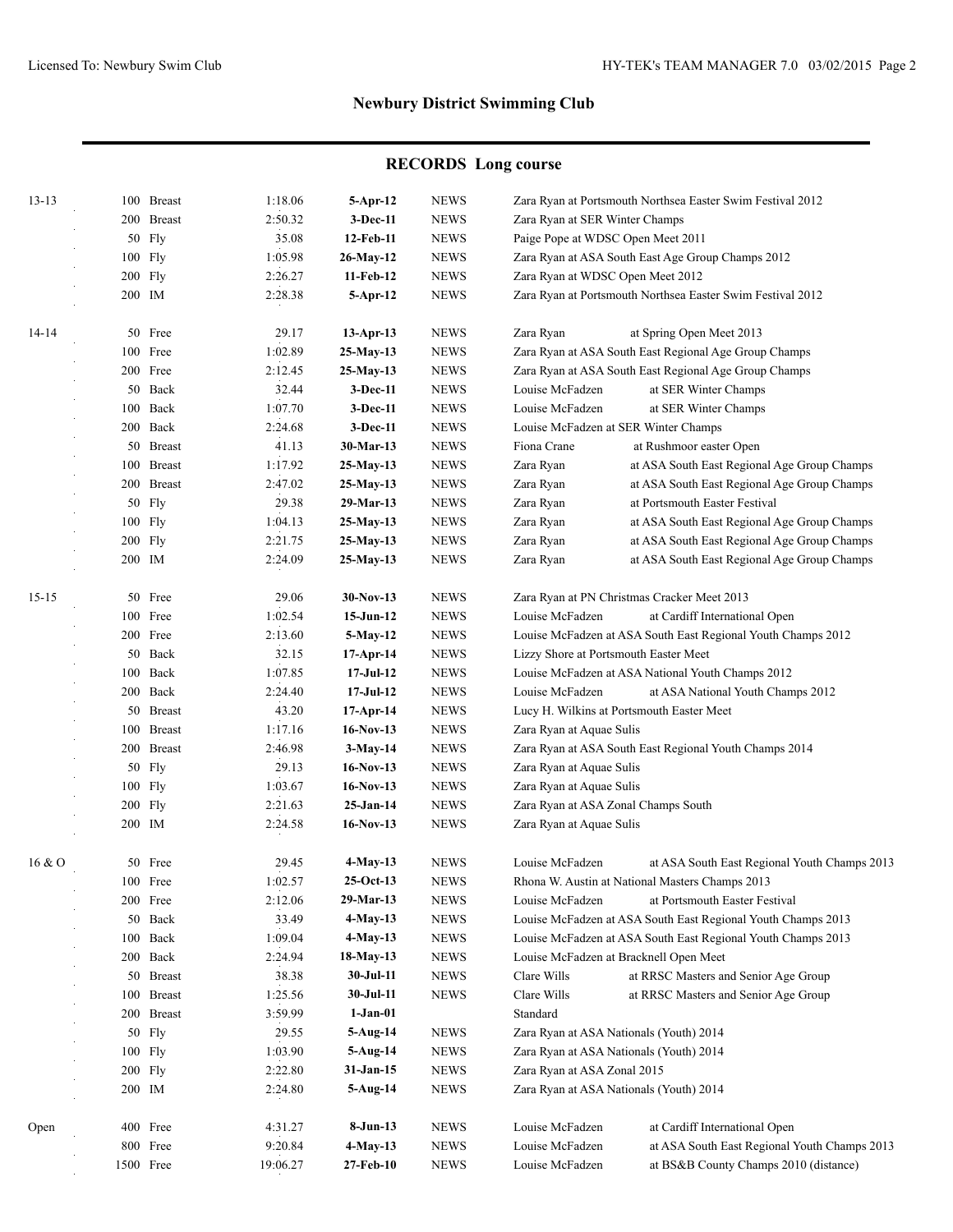# **RECORDS Long course**

Open 400 IM 5:10.43 **25-Jan-14** NEWS Zara Ryan at ASA Zonal Champs South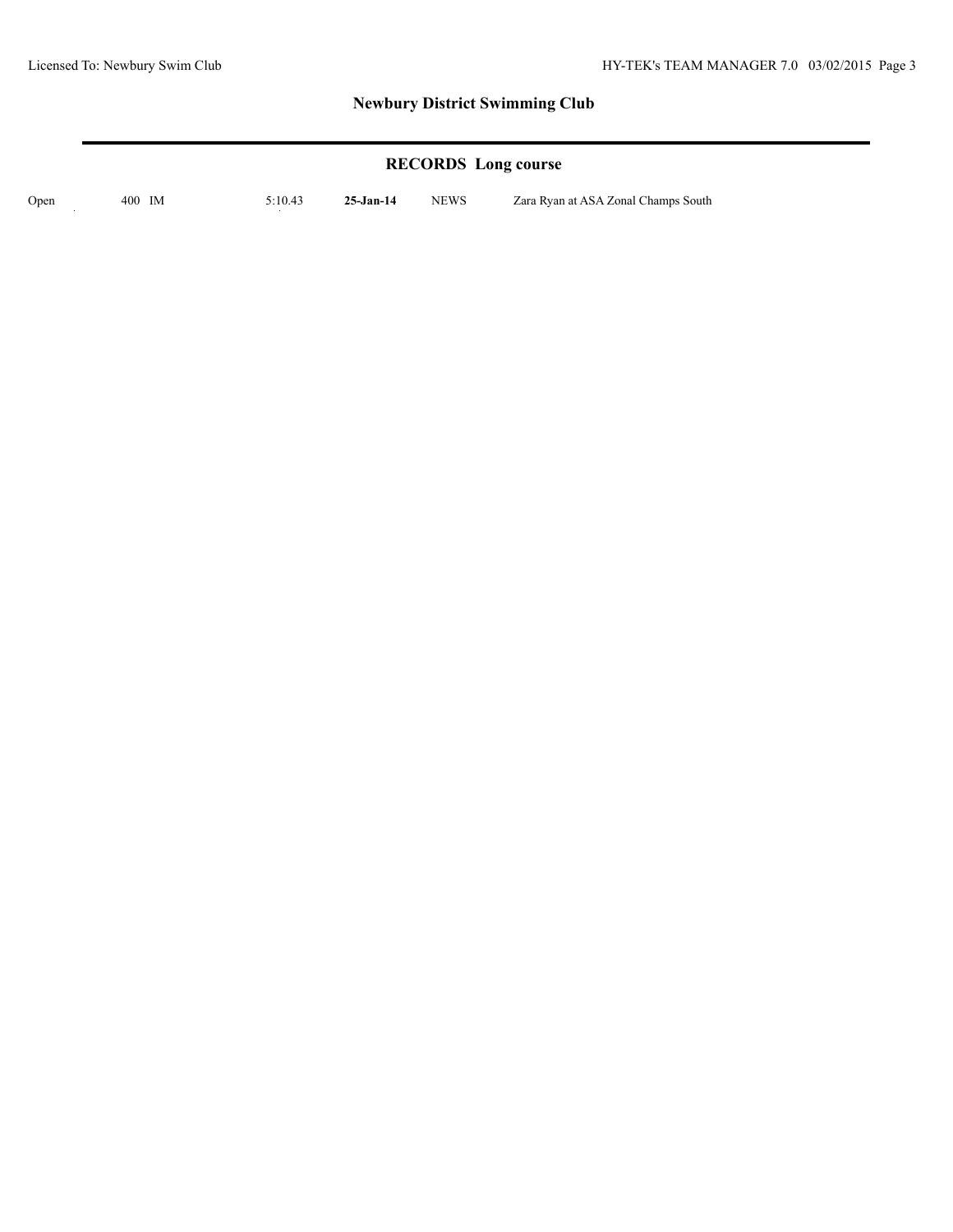# **RECORDS Long course**

#### **LC Meters-Male**

| 10 & U    |         | 50 Free       | 33.04   | $21-May-11$     | <b>NEWS</b>  | Jack R. Tucker at Bracknell Open      |                                                          |  |
|-----------|---------|---------------|---------|-----------------|--------------|---------------------------------------|----------------------------------------------------------|--|
|           | 100     | Free          | 1:15.44 | 18-May-13       | <b>NEWS</b>  | Luca Vicaria                          | at Bracknell Open Meet                                   |  |
|           | 200     | Free          | 2:44.31 | 18-May-13       | <b>NEWS</b>  | Luca Vicaria                          | at Bracknell Open Meet                                   |  |
|           |         | 50 Back       | 42.10   | 30-Mar-13       | <b>NEWS</b>  | Ellis Dixon                           | at Rushmoor easter Open                                  |  |
|           | 100     | Back          | 1:26.04 | 21-May-11       | <b>NEWS</b>  | Jack R. Tucker at Bracknell Open      |                                                          |  |
|           | 200     | Back          | 3:26.86 | 30-Mar-13       | <b>NEWS</b>  | Warwick Buckland                      | at Rushmoor easter Open                                  |  |
|           |         | 50 Breast     | 44.45   | 30-Mar-13       | <b>NEWS</b>  | Ellis Dixon                           | at Rushmoor easter Open                                  |  |
|           | 100     | <b>Breast</b> | 1:37.38 | 30-May-09       | <b>NEWS</b>  |                                       | James McFadzen at SER Age Group Champs                   |  |
|           | 200     | <b>Breast</b> | 3:20.49 | 30-May-09       | <b>NEWS</b>  |                                       | James McFadzen at SER Age Group Champs                   |  |
|           | 50      | Fly           | 45.04   | 31-Mar-12       | <b>NEWS</b>  | Jordan F. Hobbs                       | at Bracknell L3                                          |  |
|           | 100     | Fly           | 1:59.99 | $1-Jan-01$      |              | Standard                              |                                                          |  |
|           | 200 Fly |               | 3:59.99 | $1-Jan-01$      |              | Standard                              |                                                          |  |
|           | 200 IM  |               | 3:27.85 | 14-Dec-07       | <b>NEWS</b>  | Christopher Regan                     | at Plymouth Leander LC Level 1 Open Meet                 |  |
| $11 - 11$ | 50      | Free          | 32.16   | 31-Mar-12       | <b>NEWS</b>  | Jack R. Tucker at Bracknell L3        |                                                          |  |
|           | 100     | Free          | 1:10.22 | 29-May-10       | <b>NEWS</b>  | James McFadzen at ASA SER Champs 2010 |                                                          |  |
|           | 200     | Free          | 2:30.32 | 29-May-10       | <b>NEWS</b>  |                                       | James McFadzen at ASA SER Champs 2010                    |  |
|           | 50      | Back          | 39.37   | 31-Mar-12       | <b>NEWS</b>  | Jack R. Tucker                        | at Bracknell L3                                          |  |
|           | 100     | Back          | 1:21.63 | $17-Apr-10$     | <b>NEWS</b>  |                                       | James McFadzen at Crawley Spring Open Meet 2010          |  |
|           | 200     | Back          | 2:48.59 | 29-May-10       | <b>NEWS</b>  |                                       | James McFadzen at ASA SER Champs 2010                    |  |
|           | 50      | <b>Breast</b> | 44.49   | $16$ -Jan- $10$ | <b>NEWS</b>  |                                       | James McFadzen at Rushmoor Royals NY Open 2010           |  |
|           |         | 100 Breast    | 1:23.22 | 26-May-12       | <b>NEWS</b>  |                                       | Ben Hutchins at ASA South East Age Group Champs 2012     |  |
|           |         | 200 Breast    | 3:00.25 | 26-May-12       | <b>NEWS</b>  |                                       | Ben Hutchins at ASA South East Age Group Champs 2012     |  |
|           |         | 50 Fly        | 39.02   | 31-Mar-12       | <b>NEWS</b>  | Jack R. Tucker                        | at Bracknell L3                                          |  |
|           |         | 100 Fly       | 1:24.79 | $30-Nov-13$     | <b>NEWS</b>  |                                       | Luca Vicaria at PN Christmas Cracker Meet 2013           |  |
|           |         | 200 Fly       | 3:26.43 | 17-May-08       | <b>NEWS</b>  | Jafer Shah                            | at Bracknell Open Meet 2008                              |  |
|           |         | 200 IM        | 2:59.11 | $21-Apr-12$     | <b>NEWS</b>  |                                       | Jack R. Tucker at Crawley Spring Open Meet 2012          |  |
| $12 - 12$ |         | 50 Free       | 29.35   | 18-May-13       | <b>NEWS</b>  | Jack R. Tucker                        | at Bracknell Open Meet                                   |  |
|           | 100     | Free          | 1:03.07 | 16-Feb-13       | <b>NEWS</b>  | Ryan Sitton at Wycombe Open 2013      |                                                          |  |
|           |         | 200 Free      | 2:22.03 | 16-Feb-13       | <b>NEWS</b>  | Ryan Sitton at Wycombe Open 2013      |                                                          |  |
|           | 50      | Back          | 34.72   | 16-Feb-13       | <b>NEWS</b>  | Ryan Sitton                           | at Wycombe Open 2013                                     |  |
|           | 100     | Back          | 1:10.57 | $7-May-11$      | <b>NEWS</b>  |                                       | James McFadzen at BSBASA No Frills Meet                  |  |
|           | 200     | Back          | 2:36.06 | 21-May-11       | <b>NEWS</b>  | James McFadzen at Bracknell Open      |                                                          |  |
|           | 50      | <b>Breast</b> | 35.37   | 29-Mar-13       | <b>NEWS</b>  | Ben Hutchins                          | at Portsmouth Easter Festival                            |  |
|           | 100     | <b>Breast</b> | 1:16.13 | $25-May-13$     | <b>NEWS</b>  |                                       | Ben Hutchins at ASA South East Regional Age Group Champs |  |
|           |         | 200 Breast    | 2:41.51 | $25-May-13$     | <b>NEWS</b>  |                                       | Ben Hutchins at ASA South East Regional Age Group Champs |  |
|           |         | 50 Fly        | 36.26   | 12-Feb-11       | <b>NEWS</b>  |                                       | James McFadzen at WDSC Open Meet 2011                    |  |
|           |         | 100 Fly       | 1:16.91 | 6-May-06        | <b>NEWS</b>  | Aman Shah                             | at BSB No Frills NQT Meet 2006                           |  |
|           |         | 200 Fly       | 3:59.99 | $1-Jan-01$      |              | Standard                              |                                                          |  |
|           |         | 200 IM        | 2:36.75 | 18-May-13       | <b>NEWS</b>  | Jack R. Tucker                        | at Bracknell Open Meet                                   |  |
| $13 - 13$ |         | 50 Free       | 27.87   | $11-Jan-14$     | <b>NEWS</b>  |                                       | Ryan Sitton at PNSC New Year Level 1 Open Meet           |  |
|           |         | 100 Free      | 59.81   | $11-Jan-14$     | <b>NEWS</b>  |                                       | Ryan Sitton at PNSC New Year Level 1 Open Meet           |  |
|           |         | 200 Free      | 2:11.67 | 30-Nov-13       | <b>NEWS</b>  |                                       | Ryan Sitton at PN Christmas Cracker Meet 2013            |  |
|           |         | 50 Back       | 30.87   | 27-Oct-12       | ${\rm NEWS}$ |                                       | James McFadzen at Rushmoor Royals Open                   |  |
|           | 100     | Back          | 1:04.52 | 15-Dec-12       | ${\rm NEWS}$ |                                       | James McFadzen at PNSC Christmas Cracker meet 2012       |  |
|           |         | 200 Back      | 2:21.79 | $22-Jul-12$     | ${\rm NEWS}$ |                                       | James McFadzen at ASA National Age Group Champs 2012     |  |
|           |         | 50 Breast     | 34.17   | 30-Nov-13       | ${\rm NEWS}$ |                                       | Ben Hutchins at PN Christmas Cracker Meet 2013           |  |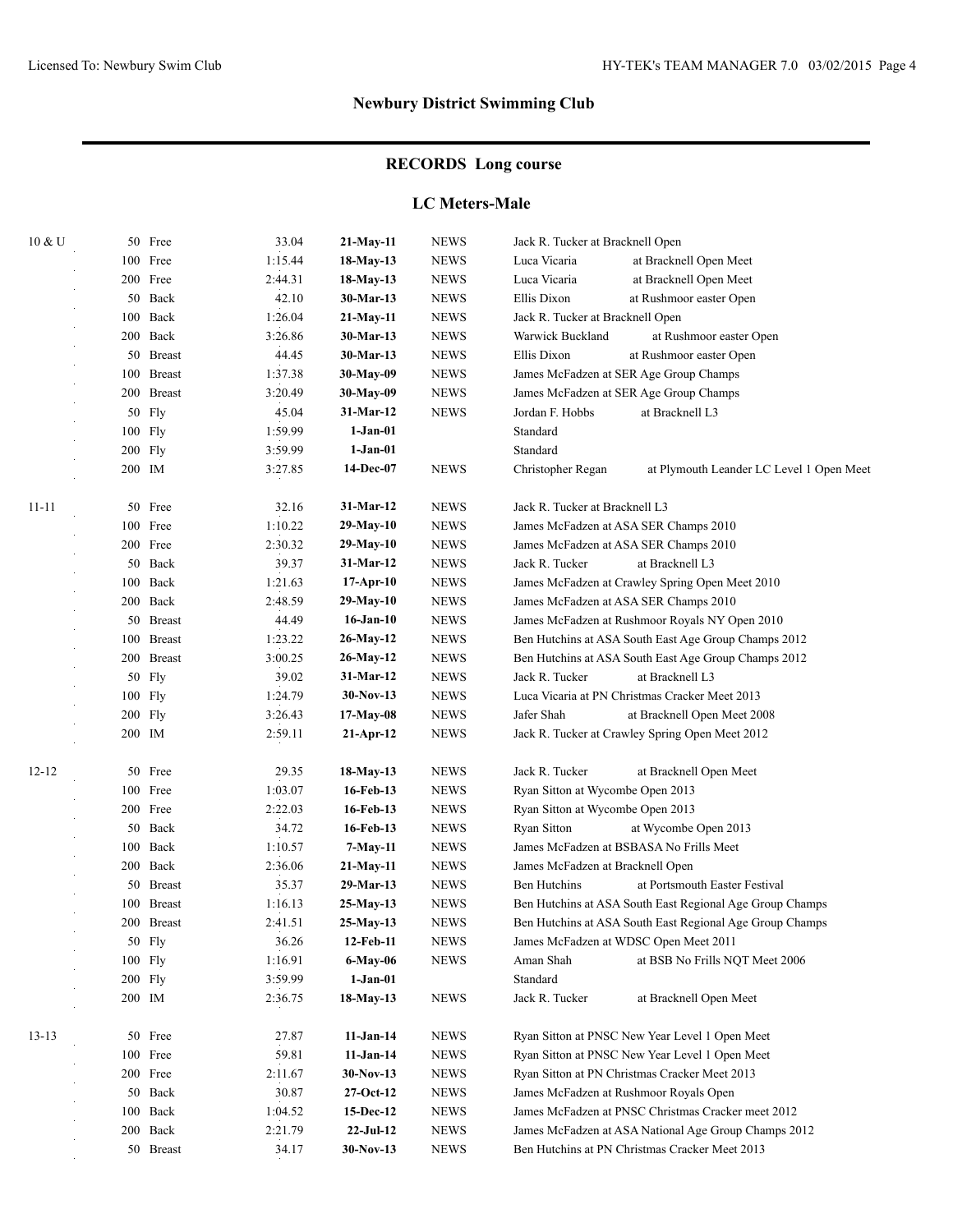# **RECORDS Long course**

| $13 - 13$ |        | 100 Breast | 1:12.13 |          | 17-Apr-14                 | <b>NEWS</b> | Ben Hutchins at Portsmouth Easter Meet                      |                                                              |
|-----------|--------|------------|---------|----------|---------------------------|-------------|-------------------------------------------------------------|--------------------------------------------------------------|
|           |        | 200 Breast | 2:34.70 |          | 31-May-14                 | <b>NEWS</b> |                                                             | Ben Hutchins at ASA South East Regional Age Group Champ 2014 |
|           |        | 50 Fly     | 30.76   |          | 8-Feb-14                  | <b>NEWS</b> | Ryan Sitton at Wycombe Levl 1 Open                          |                                                              |
|           |        | 100 Fly    | 1:59.99 |          | $1-Jan-01$                |             | Standard                                                    |                                                              |
|           |        | 200 Fly    | 2:36.98 |          | 19-May-07                 | <b>NEWS</b> | Aman Shah                                                   | at Bracknell & Wokingham Open Meet 2007                      |
|           | 200 IM |            | 2:21.08 |          | 15-Dec-12                 | <b>NEWS</b> |                                                             | James McFadzen at PNSC Christmas Cracker meet 2012           |
| 14-14     |        | 50 Free    | 27.59   |          | $5-$ Apr $-14$            | <b>NEWS</b> |                                                             | Ryan Sitton at City Of Bristol L1 April 2014                 |
|           |        | 100 Free   | 58.93   |          | 25-May-13                 | <b>NEWS</b> | James McFadzen                                              | at ASA South East Regional Age Group Champs                  |
|           |        | 200 Free   | 2:09.00 |          | 25-May-13                 | <b>NEWS</b> | James McFadzen                                              | at ASA South East Regional Age Group Champs                  |
|           |        | 50 Back    | 29.48   |          | $30-Nov-13$               | <b>NEWS</b> |                                                             | James McFadzen at PN Christmas Cracker Meet 2013             |
|           |        | 100 Back   | 1:01.45 |          | $16-Nov-13$               | <b>NEWS</b> | James McFadzen at Aquae Sulis                               |                                                              |
|           |        | 200 Back   | 2:10.91 | $\ast$   | $24-Jul-13$               | <b>NEWS</b> | James McFadzen                                              | at British Gas National Age Group Champs 2013                |
|           |        | 200 Back   | 2:10.91 | $\ast$   | $24-Jul-13$               | <b>NEWS</b> | James McFadzen                                              | at British Gas National Age Group Champs 2013                |
|           |        | 50 Breast  | 33.27   |          | $16-Nov-13$               | <b>NEWS</b> | James McFadzen at Aquae Sulis                               |                                                              |
|           |        | 100 Breast | 1:09.67 |          | 30-Jul-14                 | <b>NEWS</b> |                                                             | Ben Hutchins at ASA Nationals (Age Group) 2014               |
|           |        | 200 Breast | 2:30.73 | $\ast$   | $24-Jul-13$               | <b>NEWS</b> | James McFadzen                                              | at British Gas National Age Group Champs 2013                |
|           |        | 200 Breast | 2:30.73 | $\ast$   | $24-Jul-13$               | <b>NEWS</b> | James McFadzen                                              | at British Gas National Age Group Champs 2013                |
|           |        | 50 Fly     | 29.18   |          | 29-Mar-13                 | <b>NEWS</b> | James McFadzen                                              | at Portsmouth Easter Festival                                |
|           |        | 100 Fly    | 1:02.44 |          | $29-Jun-13$               | <b>NEWS</b> | James McFadzen                                              | at Rushmoor Royals Summer Festival                           |
|           |        | 200 Fly    | 3:59.99 | $\ast$   | $1-Jan-01$                |             | Standard                                                    |                                                              |
|           |        | 200 Fly    | 3:59.99 | $\ast$   | $1-Jan-01$                |             | Standard                                                    |                                                              |
|           | 200 IM |            | 2:14.46 |          | $24-Jul-13$               | <b>NEWS</b> | James McFadzen                                              | at British Gas National Age Group Champs 2013                |
| $15 - 15$ |        | 50 Free    | 26.88   |          | $21-May-11$               | <b>NEWS</b> | Jake Jezzard at Bracknell Open                              |                                                              |
|           |        | 100 Free   | 58.99   |          | $30-Apr-11$               | <b>NEWS</b> |                                                             | Jake Jezzard at ASA South East Region Youth Champs           |
|           |        | 200 Free   | 2:06.04 |          | $7-May-11$                | <b>NEWS</b> | Jake Jezzard at BSBASA No Frills Meet                       |                                                              |
|           |        | 50 Back    | 29.27   |          | $25-Jan-14$               | <b>NEWS</b> |                                                             | James McFadzen at ASA Zonal Champs South                     |
| 100 Back  |        | 1:01.65    |         | 5-Aug-14 | <b>NEWS</b>               |             | James McFadzen at ASA Nationals (Youth) 2014                |                                                              |
|           |        | 200 Back   | 2:13.97 |          | <b>NEWS</b><br>$3-May-14$ |             | James McFadzen at ASA South East Regional Youth Champs 2014 |                                                              |
|           |        | 50 Breast  | 32.13   |          | 7-Jun-14                  | <b>NEWS</b> |                                                             | James McFadzen at Cardiff International Open                 |
|           |        | 100 Breast | 1:10.08 |          | 7-Jun-14                  | <b>NEWS</b> | James McFadzen at Cardiff International Open                |                                                              |
|           |        | 200 Breast | 2:31.22 |          | 25-Jan-14                 | <b>NEWS</b> | James McFadzen at ASA Zonal Champs South                    |                                                              |
|           |        | 50 Fly     | 28.18   |          | 25-Jan-14                 | <b>NEWS</b> | James McFadzen at ASA Zonal Champs South                    |                                                              |
|           |        | 100 Fly    | 1:03.93 |          | 7-May-11                  | <b>NEWS</b> | Jake Jezzard at BSBASA No Frills Meet                       |                                                              |
|           |        | 200 Fly    | 2:36.90 |          | $17-Apr-14$               | <b>NEWS</b> | Will Butcher at Portsmouth Easter Meet                      |                                                              |
|           | 200 IM |            | 2:15.66 |          | 17-Apr-14                 | <b>NEWS</b> | James McFadzen at Portsmouth Easter Meet                    |                                                              |
| 16&0      |        | 50 Free    | 25.11   |          | 30-Aug-14                 | <b>NEWS</b> | Rory B. Butcher at Worksop Dolphins                         |                                                              |
|           |        | 100 Free   | 55.72   |          | 29-Mar-13                 | <b>NEWS</b> | Jake Jezzard                                                | at Portsmouth Easter Festival                                |
|           |        | 200 Free   | 2:00.03 |          | $4-May-13$                | <b>NEWS</b> | Jake Jezzard                                                | at ASA South East Regional Youth Champs 2013                 |
|           |        | 50 Back    | 27.67   |          | $30-Jul-13$               | <b>NEWS</b> | Jake Jezzard                                                | at British Gas National Youth Champs 2013                    |
|           |        | 100 Back   | 58.92   |          | 30-Jul-13                 | <b>NEWS</b> | Jake Jezzard                                                | at British Gas National Youth Champs 2013                    |
|           |        | 200 Back   | 2:06.27 |          | 18-May-13                 | <b>NEWS</b> | Jake Jezzard                                                | at Bracknell Open Meet                                       |
|           |        | 50 Breast  | 31.66   |          | 31-Jan-15                 | <b>NEWS</b> | James McFadzen at ASA Zonal 2015                            |                                                              |
|           |        | 100 Breast | 1:09.21 |          | 31-Jan-15                 | <b>NEWS</b> | James McFadzen at ASA Zonal 2015                            |                                                              |
|           |        | 200 Breast | 2:37.77 |          | $11-Jun-12$               | <b>NEWS</b> | David Milburn                                               | at World Masters June 2012                                   |
|           |        | 50 Fly     | 26.62   |          | 29-Mar-13                 | <b>NEWS</b> | Jake Jezzard                                                | at Portsmouth Easter Festival                                |
|           |        | 100 Fly    | 1:00.66 |          | 29-Mar-13                 | <b>NEWS</b> | Jake Jezzard                                                | at Portsmouth Easter Festival                                |
|           |        | $200$ Fly  | 2:22.55 |          | 16-Feb-13                 | <b>NEWS</b> | Jake Jezzard                                                | at Wycombe Open 2013                                         |
|           | 200 IM |            | 2:13.17 |          | 31-Jan-15                 | <b>NEWS</b> | James McFadzen at ASA Zonal 2015                            |                                                              |
|           |        |            |         |          |                           |             |                                                             |                                                              |